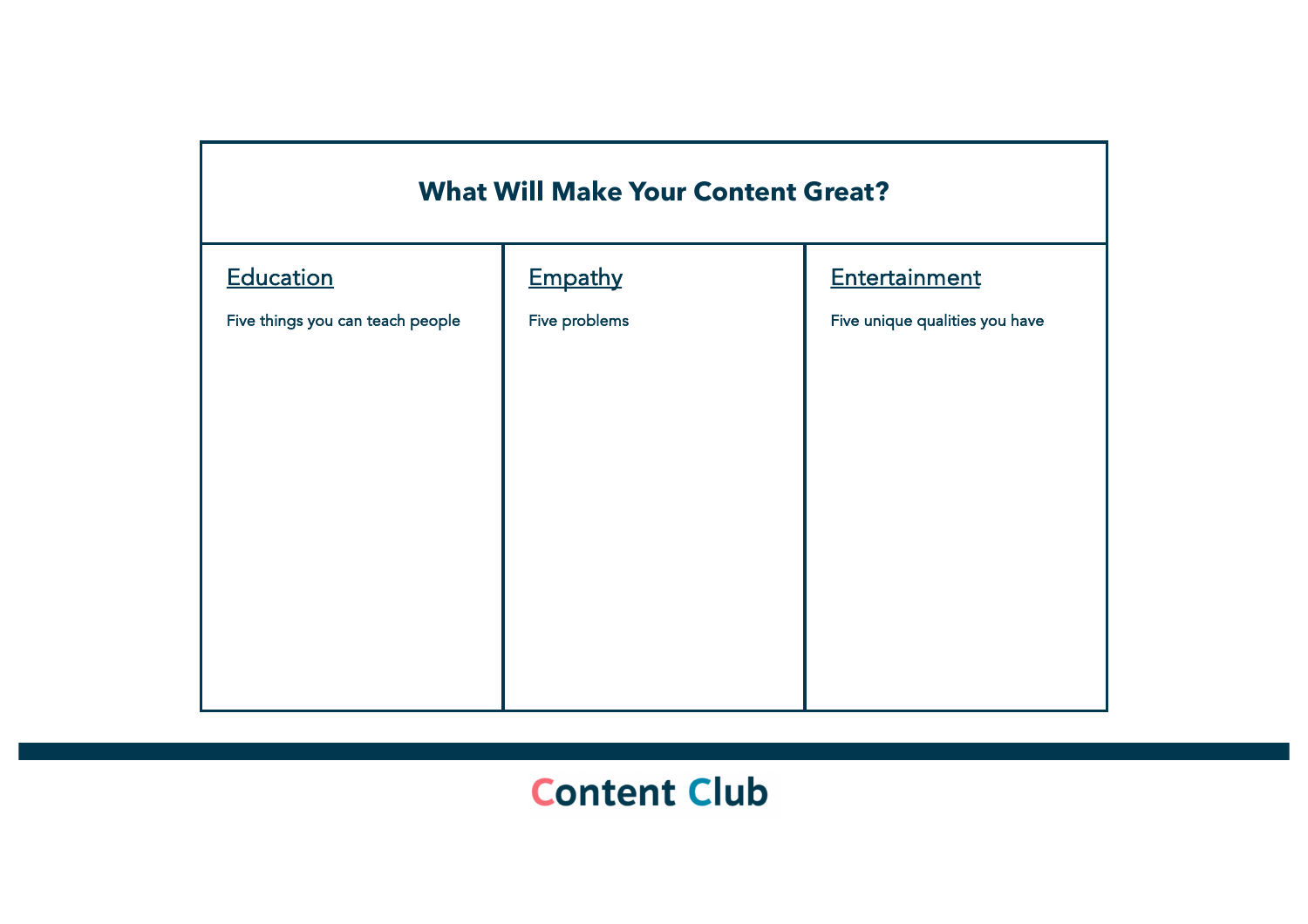# **What Will Make Your Content Great? Group A**

## **Education**

## Five things you can teach people

How to find out what we're looking for.

Help first-timers write the best applications

How to take a project from being good, to being amazing

How to do the PR for their project

How to overcome the common challenges that all projects face

## **Empathy**

## Five problems

They don't know what we have funded before.

Engaging with the people is the first step to preserving heritage

They don't know if they can get funded

They don't know how to engage their own audience on online

They don't know what will make their project stand out against others

## **Entertainment**

## Five unique qualities you have

Friendly, Curious and polite

We are open, approachable and deeply value accessibly.

We are always prepared to listen and understand

We celebrate the success of great work in heritage

We share our knowledge, experience and expertise generously.

# **Content Club**